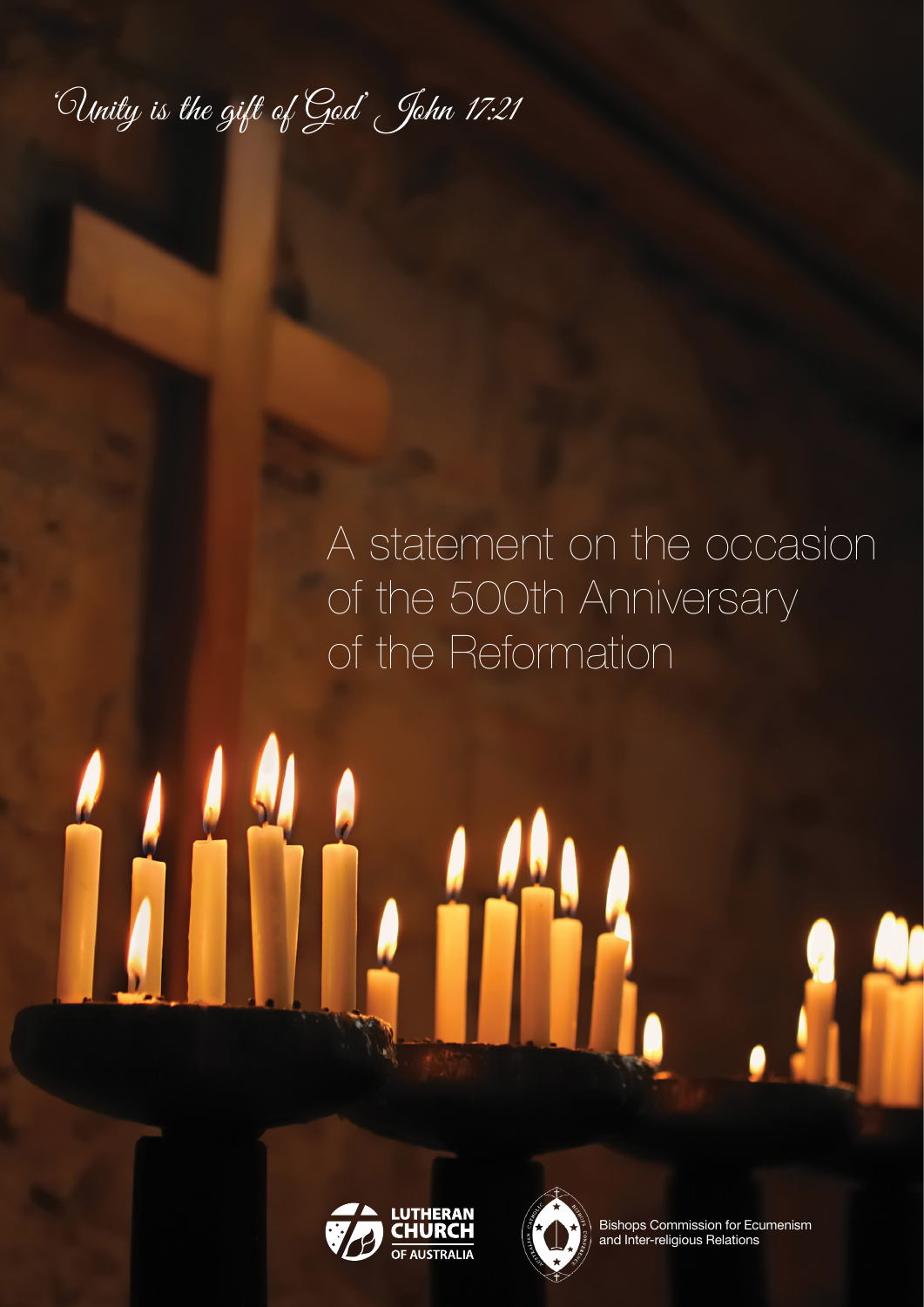

In Wittenberg on 31 October 1517, Martin Luther posted ninety-five theses concerning abuses he saw in the church. The consequences of that action were no doubt unforeseen by him at the time, yet their effect has shaped the religious and cultural history of the west ever since. The date and the event have become symbolic of the beginning of the Protestant Reformation. The anniversary of the Reformation in 2017 cannot go unnoticed. While it most directly touches Lutherans and Catholics, it is not without significance for other Christian communions, and indeed for western society. Five hundred years on, even though both the situation of the church and the world situation are very different from the time of Martin Luther, the effects of the Reformation endure.

The Bishops Commission for Ecumenism and Inter-religious Relations of the Australian Catholic Bishops Conference and the bishops of the Lutheran Church of Australia are issuing this joint statement in acknowledgement of this anniversary. There are three dimensions to our commemoration: we are deeply aware of the past and of the damage that was a consequence of conflict and division; we thank God for the healing of the relationship between Catholics and Lutherans that has taken place in recent decades and for the impetus for unity that we share; and we look forward to walking a common path in the future, witnessing together to the mercy of God in proclamation and service to the world.

In acknowledging the past, we recognise that the time of the Reformation and the years since have often been marked by animosity towards each other and the conviction that the other was unfaithful to the gospel of Jesus Christ. These attitudes were felt in Australia for several generations, and contributed in some cases to people abandoning the practice of the faith. Despite this, there remain enduring examples of inter-church families who have lived a life of Christian communion. As we commemorate this anniversary we acknowledge the damage done to the witness of the gospel and the pain suffered by many. We pray for forgiveness from God for the sins and errors of the past. We rely on a merciful God who has not abandoned his church, and we open our heart to the Holy Spirit who heals painful memories.

By the grace of God there has been a fresh impetus towards unity during the last half century. The Second Vatican Council not only opened the way for Catholic participation in ecumenical dialogue, but also provided a pathway for renewal. Lutherans in Australia, as elsewhere in the world, responded positively to this opening for dialogue. Catholics and Lutherans have now been engaged internationally in theological dialogue for fifty years. The anniversary of the Reformation is an appropriate time to acknowledge the steps that have been taken to heal the wounds of the past five hundred years. The most important step was the signing of the Joint Declaration on the

Doctrine of Justification by the Roman Catholic Church and the Lutheran World Federation in 1999. The Lutheran reformers regarded justification as the "first and chief article" of Christian faith, and disagreement over the doctrine lay at the heart of division between Lutherans and Roman Catholics in the sixteenth century. At that time both Lutherans, in some of their confessions, and Romans Catholics, at the Council of Trent, condemned each other's teaching on this doctrine. The consensus reached in the Joint Declaration allowed both Lutherans and Catholics to declare that "the doctrinal condemnations of the sixteenth century, in so far as they relate to the doctrine of justification, appear in a new light: The teaching of the Lutheran churches presented in this Declaration does not fall under the condemnations from the Council of Trent. The condemnations in the Lutheran Confessions do not apply to the teaching of the Roman Catholic Church presented in this Declaration" (#41).

The Lutheran–Roman Catholic Dialogue in Australia, which has met continuously since 1975, also studied the doctrine of justification. The resulting agreement stated: "Lutherans and Roman Catholics together see justification as God's free and saving action in Christ whereby our sin is forgiven and we are both declared and made righteous. Together we confess that it is solely by grace and through faith that we are justified and not through our own merits. Together we say that justification cannot be separated from regeneration, sanctification, and the